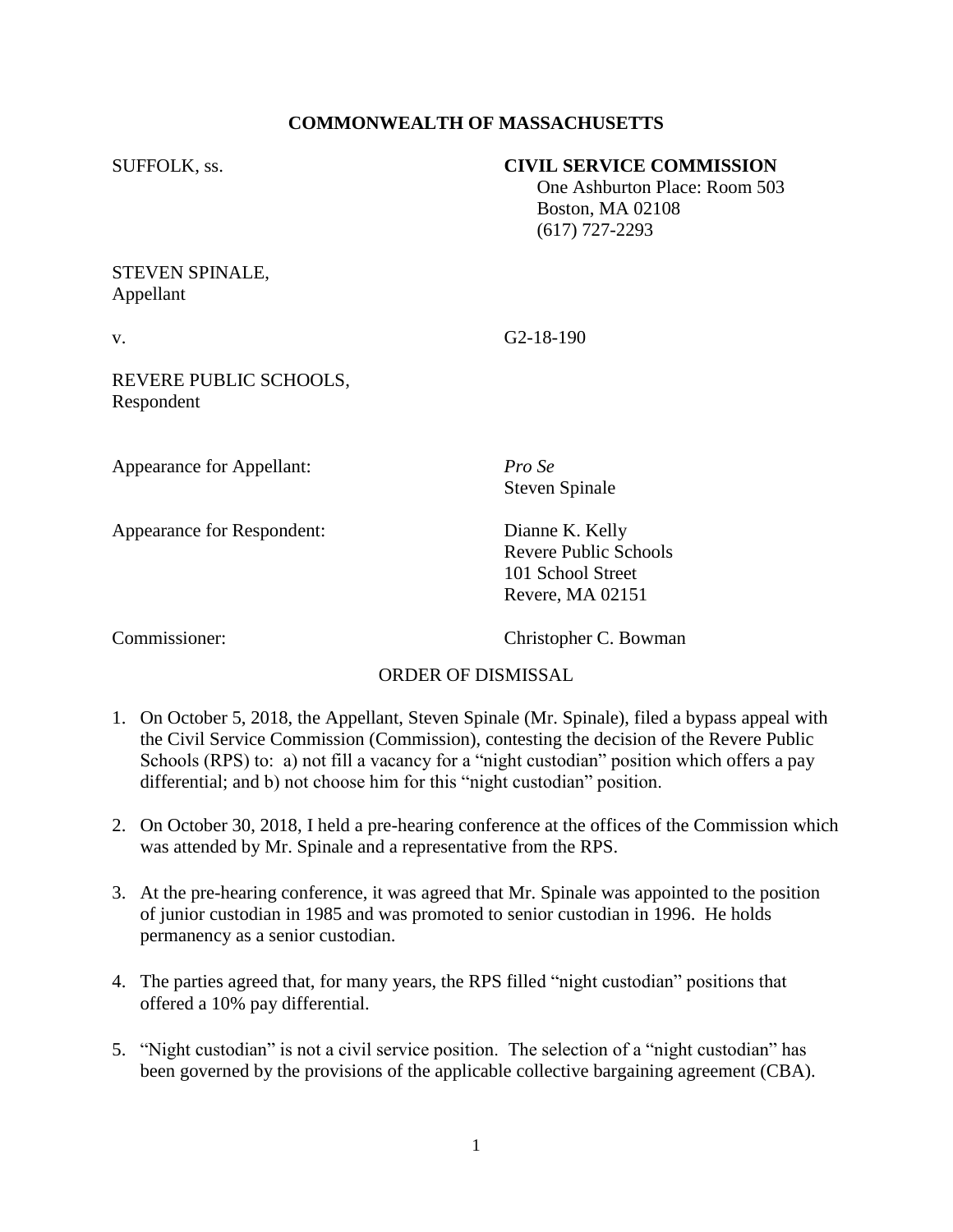- 6. In 2017, the RPS and the local union signed an agreement effectively agreeing to phase-out the night custodian position as the existing incumbents vacated the position(s).
- 7. A vacancy recently occurred in the night custodian position. Consistent with the agreement with the union, the RPS is not posting and/or filling the position.
- 8. Mr. Spinale, via this appeal, is asking the Commission to order the RPS to fill the vacancy in the night custodian position and to appoint him to the position.

#### *Analysis*

 As discussed at the pre-hearing conference, there are multiple reasons that the Commission has no jurisdiction to hear this appeal, including but not limited to the following:

 First, "night custodian" is not a civil service position and non-selection to a non-civil service position does not constitute a bypass that can be appealed to the Commission. Rather, it is similar to a police officer being designated as a detective, which is not a civil service position and, therefore, outside the jurisdiction of the Commission.

 Second, even if "night custodian" was a civil service position, the Commission does not have the authority to order an appointing authority to fill a vacancy. The determination of whether a vacanc[y](http://sll.gvpi.net/document.php?id=csc:0019809-0000000&type=hitlist&num=0#hit14) should be filled is a "level of services" decision that is up to cities and towns to make. See, e.g., Fall River v. Teamsters Union, Local 526, [27 Mass. App. Ct. 649,](http://sll.gvpi.net/document.php?field=jd&value=sjcapp:27_mass._app._ct._649) 654 (1989) (labeling the decision of "whether a civil service [v](http://sll.gvpi.net/document.php?id=csc:0019809-0000000&type=hitlist&num=0#hit14)acanc[y](http://sll.gvpi.net/document.php?id=csc:0019809-0000000&type=hitlist&num=0#hit16) ought to be filled at all" as "a staffing level decision.")

### *Conclusion*

For these reasons, the Appellant's appeal under Docket No. G2-18-190 is *dismissed*.

Civil Service Commission

*/s/ Christopher Bowman* Christopher C. Bowman Chairman

By a vote of the Civil Service Commission (Bowman, Chairman; Camuso, Ittleman, Stein and Tivnan, Commissioners) on December 6, 2018.

Either party may file a motion for reconsideration within ten days of the receipt of this Commission order or decision. Under the pertinent provisions of the Code of Mass. Regulations, 801 CMR 1.01(7)(l), the motion must identify a clerical or mechanical error in this order or decision or a significant factor the Agency or the Presiding Officer may have overlooked in deciding the case. A motion for reconsideration does not toll the statutorily prescribed thirty-day time limit for seeking judicial review of this Commission order or decision.